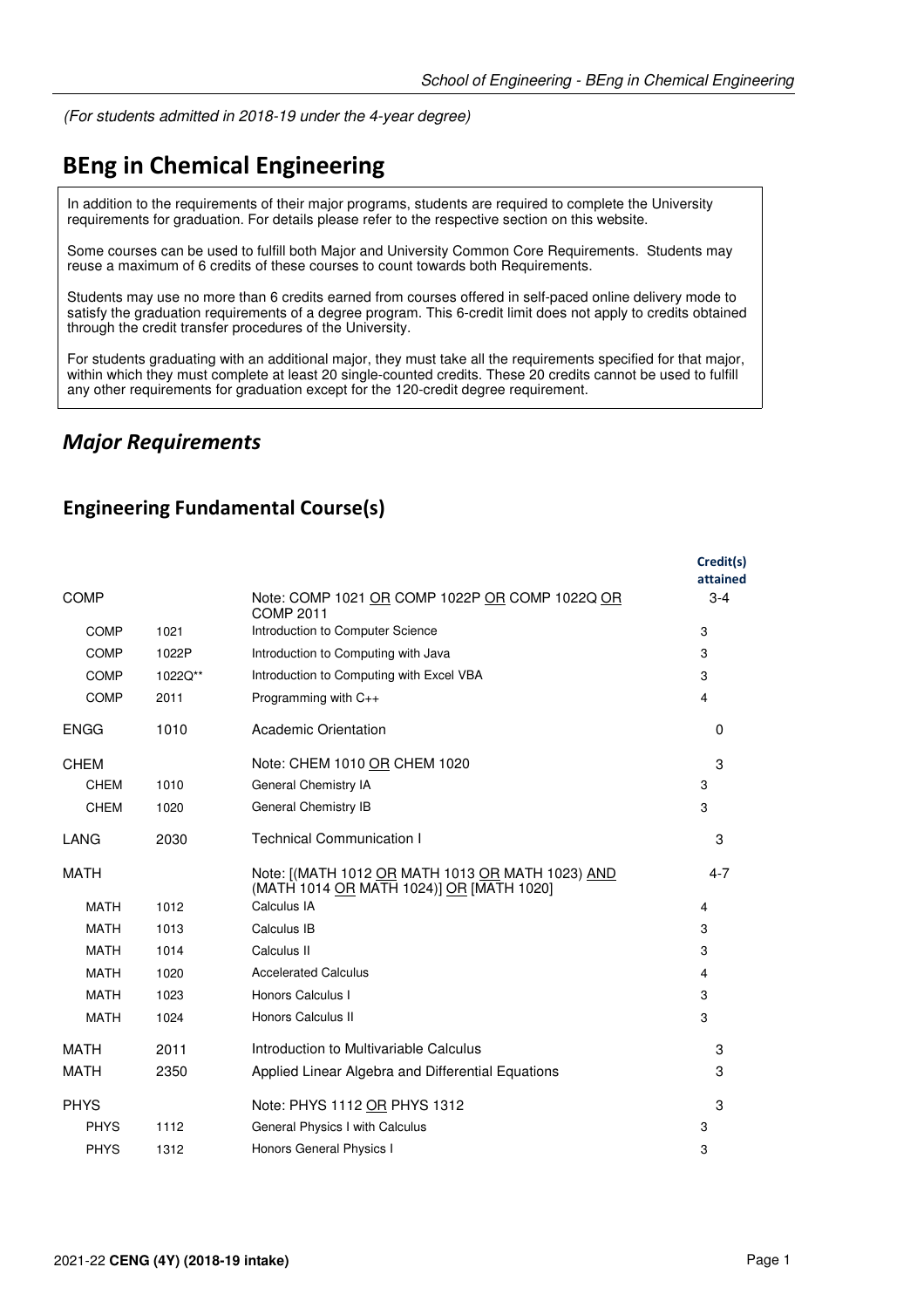| SENG        |      | Engineering Introduction course (If the students take an<br>introduction course included in their major, this course can be<br>counted towards their major requirement.) | $3 - 4$ |
|-------------|------|--------------------------------------------------------------------------------------------------------------------------------------------------------------------------|---------|
| <b>CENG</b> | 1000 | Introduction to Chemical and Biological Engineering                                                                                                                      | 3       |
| <b>BIEN</b> | 1010 | Introduction to Biomedical Engineering                                                                                                                                   | 3       |
| <b>CIVL</b> | 1100 | Discovering Civil and Environmental Engineering                                                                                                                          | 3       |
| <b>COMP</b> | 1021 | Introduction to Computer Science                                                                                                                                         | 3       |
| <b>ELEC</b> | 1100 | Introduction to Electro-Robot Design                                                                                                                                     | 4       |
| <b>ELEC</b> | 1200 | A System View of Communications: from Signals to Packets                                                                                                                 | 4       |
| <b>ENGG</b> | 1100 | First Year Cornerstone Engineering Design Project Course                                                                                                                 | 3       |
| <b>IEDA</b> | 2010 | Industrial Engineering and Decision Analytics                                                                                                                            | 3       |
| <b>IEDA</b> | 2200 | <b>Engineering Management</b>                                                                                                                                            | 3       |
| MECH        | 1901 | Automotive Engineering                                                                                                                                                   | 3       |
| <b>MECH</b> | 1902 | Energy Systems in a Sustainable World                                                                                                                                    | 3       |
| <b>MECH</b> | 1905 | <b>Buildings for Contemporary Living</b>                                                                                                                                 | 3       |
| <b>MECH</b> | 1906 | Mechanical Engineering for Modern Life                                                                                                                                   | 3       |
|             |      |                                                                                                                                                                          |         |

# **Required Course(s)**

|                  |      |                                                                               | Credit(s)<br>attained |
|------------------|------|-------------------------------------------------------------------------------|-----------------------|
| <b>CENG/BIEN</b> |      | Note: CENG 1000 OR BIEN 1010                                                  | 3                     |
| <b>CENG</b>      | 1000 | Introduction to Chemical and Biological Engineering                           | 3                     |
| <b>BIEN</b>      | 1010 | Introduction to Biomedical Engineering                                        | 3                     |
| <b>CENG</b>      | 1010 | Academic and Professional Development I                                       | 0                     |
| <b>CENG</b>      | 1500 | A First Course on Materials Science and Applications                          | 3                     |
| <b>CENG</b>      | 1980 | Industrial Training                                                           | $\mathbf 0$           |
| <b>CENG</b>      | 2110 | Process and Product Design Principles                                         | 3                     |
| <b>CENG</b>      | 2210 | Chemical and Biological Engineering Thermodynamics                            | 3                     |
| <b>CENG</b>      | 2220 | Transport Phenomena I                                                         | 3                     |
| <b>CENG</b>      | 3110 | Process Dynamics and Control                                                  | 3                     |
| <b>CENG</b>      | 3120 | Process Design and Integration                                                | 3                     |
| <b>CENG</b>      | 3210 | <b>Separation Processes</b>                                                   | 3                     |
| <b>CENG</b>      | 3220 | Transport Phenomena II                                                        | 3                     |
| <b>CENG</b>      | 3230 | Chemical and Biological Reaction Engineering                                  | 3                     |
| <b>CENG</b>      | 3950 | Chemical and Environmental Engineering Laboratory                             | $\overline{4}$        |
| <b>CENG</b>      | 4130 | <b>Plant Design and Economics</b>                                             | 3                     |
| <b>CENG</b>      |      | Note: CENG 4920 OR CENG 4930 OR CENG 4940                                     | 6                     |
| <b>CENG</b>      | 4920 | Chemical Engineering Capstone Design                                          | 6                     |
| <b>CENG</b>      | 4930 | Chemical Engineering Thesis Research                                          | 6                     |
| <b>CENG</b>      | 4940 | Chemical Engineering Industrial Project                                       | 6                     |
| <b>BIEN/LIFS</b> |      | Note: BIEN 2610 OR LIFS 1901 OR LIFS 1902 OR LIFS 2040<br><b>OR LIFS 2210</b> | 3                     |
| <b>BIEN</b>      | 2610 | <b>Chemical Biology for Engineers</b>                                         | 3                     |
| <b>LIFS</b>      | 1901 | General Biology I                                                             | 3                     |
| <b>LIFS</b>      | 1902 | General Biology II                                                            | 3                     |
| <b>LIFS</b>      | 2040 | Cell Biology                                                                  | 3                     |
| <b>LIFS</b>      | 2210 | <b>Biochemistry I</b>                                                         | 3                     |